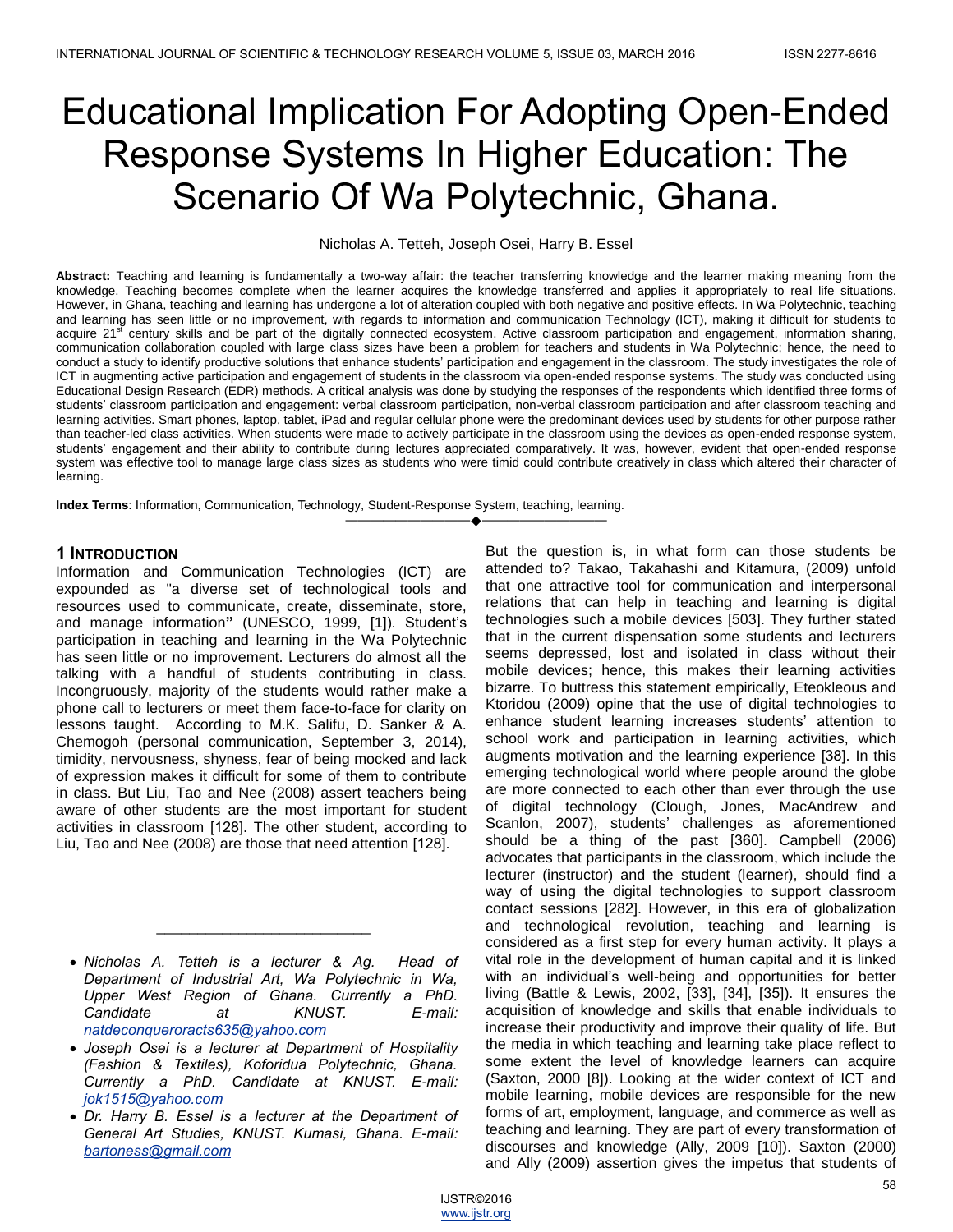Wa Polytechnic must be given the opportunity to explore the miscellany of Information and Communication Technology (ICT) especially in class [8], [10], to facilitate the process of teaching and learning as it is concerned with the exploitation and development of knowledge (Toro & Joshi, 2013, [63]). According to Oye, Iahad & Ab.Rahim (2012) the use of ICT in this global era is inevitable and digital literacy skills are very necessary in participatory information sharing and lifelong learning improvement [3]. These statements debatably open diverse ways we can leverage digital technologies to promote transfer and retention of knowledge in the process of teaching and learning; nonetheless, open-ended response systems can be leveraged to enhance classroom interactivity (Starkweather and Stowers, 2009, [187], [188]). In this study, the researcher seeks to explore open-ended response systems; a digital system of aiding interactivity teaching and learning. An article titled "Open-ended response system" in EDUCAUSE (2011) explicates open-ended response systems as "an electronic service or application that lets students enter text response during a lecture or class discussion" [1]. This system of teaching and learning provide students the opportunity to enter their comments on devices such as mobile phones, tablets, netbooks, or laptops that use a Wi-Fi or a mobile network connection (Ally, 2009), that links to the response service [10]. The frequent use of open-ended response systems for classroom interaction is assumed to enhance the digital literacy skills of both instructors and learners at Wa Polytechnic. However, behaviorism and gestalt theory identified by Chin (2004) to be the most effective way to foster teaching and learning was leveraged for this study.

## **2 OBJECTIVES OF THE STUDY**

The fundamental objectives of this study is to:

- 1. Conduct a needs assessment on the instructors and students to identify the availability of smart devices; and other technical infrastructure that can support open-ended response systems at the Wa polytechnic.
- 2. Examine the stimuluses of Open-Ended Students' Response System in the classroom and how it alters the formative learning experience of students at the Wa Polytechnic.
- 3. Find out whether or not it can improve students' participation in teaching and learning.

# **3 METHODOLOGY**

The study adopted educational design research (EDR) and action research methods. The study focused primarily on the lecturers and the students at Wa Polytechnic bearing in mind how technology can be integrated into classroom teaching and learning to enhance learning outcome. According to Educause Learning Initiative (ELI, 2011), EDR addresses educational problems in real-world - not laboratory - settings. EDR was primarily used to develop knowledge and solution on how to effectively integrate traditional classroom content with openended response systems [1]. The identified problem was observed using the three main phases of EDR: analysis, design, and evaluation (ELI, 2011). In the analysis, researchers discussed among themselves and had an opened discussion with section of students to learn about the root causes of the problem [1]. During design, a creative, multidisciplinary team made up of the researchers reviewed the theoretical knowledge relevant to the problem; brainstorms innovative solutions; considers various options; and creates

designs to try in real educational settings using available ICT gadgets from both the researchers and students end. Once a prototype solution is developed, evaluation takes place to test and revise both the design and the ideas and assumptions on which it is built [1]. Sampling techniques including purposive, convenience and proportional stratified sampling (70% equalization level) techniques were used to select programme courses, lecturers and students for the study. Three hundred and fifty (350) questionnaire were administered to the students' respondents from the four selected programme courses to validate the intervention. The researchers retrieved 293 questionnaire which were used for the assembling, analysis and interpretation of the study. It must also be stated that the researchers were the lead instructors for the study. The practical analysis of data to verify the objectives of the research and other variables linked towards the use of technology in the academia, towards the acceptance and use of ICT for teaching and learning.

# **4 PRESENTATION AND DISCUSSION OF FINDINGS**

Data was analyzed using Microsoft Excel Spreadsheet. The data analyzed were divided into sections. Section A dealt with respondents' demographic data; Section B focused on the factors preventing student's participation in class activities; Section C discussed how the study was conducted; Section D looked at the improvement after the research; and Section E focused on the challenges encountered in the research.

#### **4.1 Section A**: **Demography of Respondents for the study**

Respondents were made up of first and second year Higher National Diploma (HND) students from four programme courses all within the Arts and Humanities in Wa Polytechnic. Second year students were sampled since they have productively gone through first year introduction to Information and Communication Technology (ICT). First years were also selected since they are reading a course: Introduction to Computer Literacy for that semester; hence, it is presumed that all the respondents possess fundamental ICT proficiencies. Data were sampled from both male and female respondents.



*Fig.1. Shows a bar chart representation of frequency and percentage of the overall gender* 

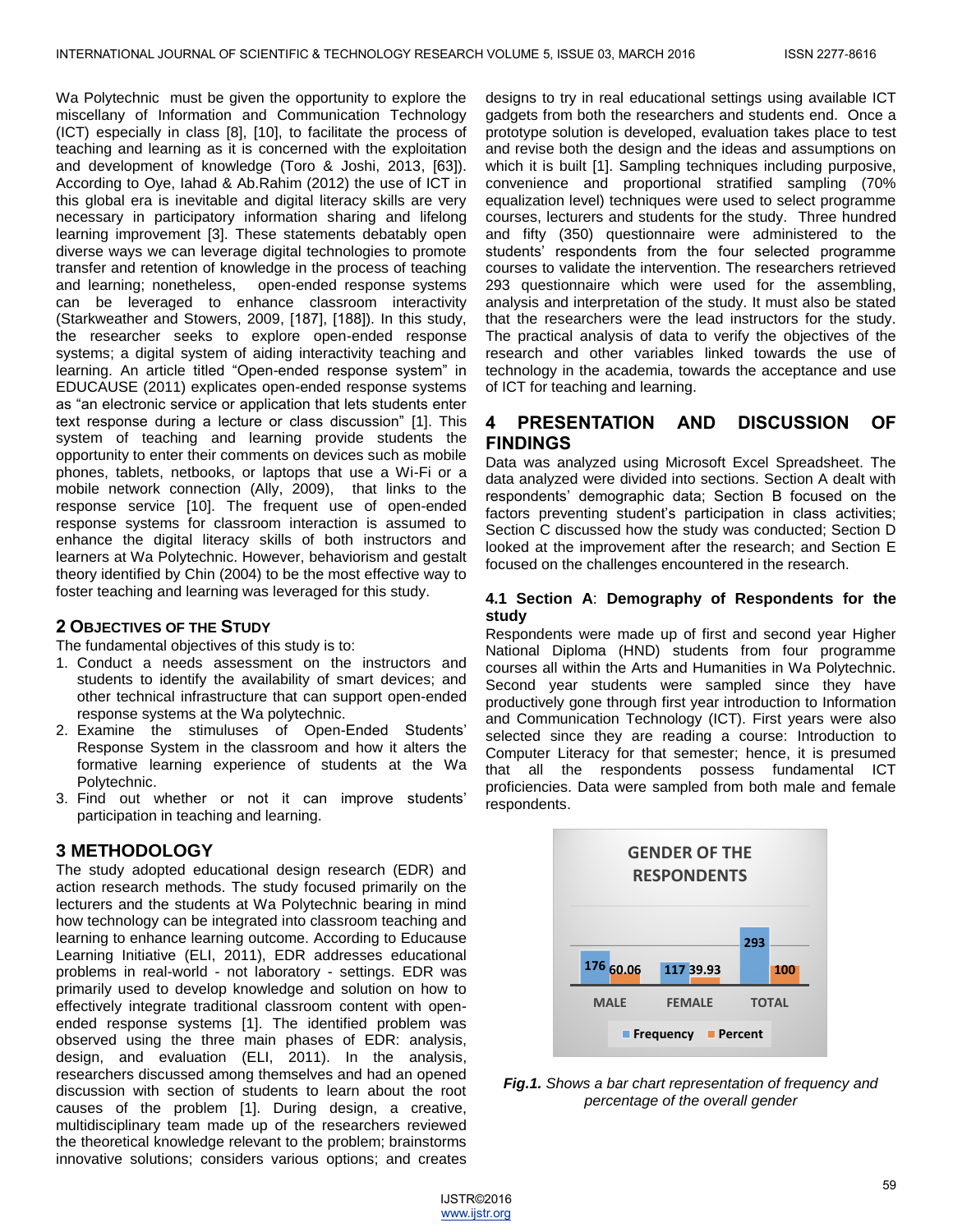*Table 1: Sample gender and class distribution*

| Variable | Gender and course demography of respondents |              |              |              |             |  |
|----------|---------------------------------------------|--------------|--------------|--------------|-------------|--|
| Gender   | <b>Cours</b><br>e A                         | Cours<br>e B | Cours<br>e C | Cours<br>e D | Total       |  |
| Male     | 43                                          | 51           | 47           | 35           | 176(60.07%) |  |
| Female   | 35                                          | 24           | 31           | 27           | 117(39.93%) |  |
| Total    | 78                                          | 75           | 78           | 62           | 293 (100%)  |  |



*Fig.2. Shows a bar chart representation of frequency and percentage of the overall gender* 

Fig.1. shows the overall gender representation of the respondents for the study. The male respondents subjugated the research with 60.06% and the female contributed 39.93% of the study. Table 1 and fig. 2 shows the sample gender and class distribution. The data, however, emphasize male dominance in the Ghana higher education system. Gender as a research variable also assisted the researchers to establish whether there were disparities between sexes with concerns to the implementation of ICT to corroborate instructional delivery.



## *Fig.3. Year of respondents*

The researchers used two separate year categories of respondents. 150 respondents were selected purposively from first year and 143 selected from second year. The first year respondents were in the majority with the percentage of 51.19 to 48.80 compared to the second years. This implies that the study was mostly participated by the first years. Fig.3. throws more light on the respondents in terms of percentage and frequency.



*Fig.4. Year One gender distribution*

Fig.4. shows the gender distribution among the first years. It highlighted 60% male and 40% female. The male respondents were more than the female respondents among the first years.



*Fig.5. Year One gender distribution*

Similarly fig.5. exhibits the gender distribution among the second years. It highlighted 60.14% male and 39.86% female. Observedly in both years the males dominated the research.

#### **Section B: Factors preventing student's participation in class activities**

| <b>Table 2:</b> Active participation of students in the classroom |  |  |  |  |  |
|-------------------------------------------------------------------|--|--|--|--|--|
|-------------------------------------------------------------------|--|--|--|--|--|

| Variable | <b>Class Participation</b> |     |             |
|----------|----------------------------|-----|-------------|
| Gender   | Yes                        | No  | Total       |
| Male     | 15                         | 161 | 176(60.07%) |
| Female   |                            | 90  | 117(39.93%) |
| Total    |                            | 251 | 293 (100%)  |

There was the need for the researchers to observe and establish how active students were during teaching and learning. Conversely, it was exposed that students' participation during lectures was off-the-cuff which makes the introduction of the open-ended response system intervention timely. The questionnaire administered to the respondents also substantiated the observation made by the researchers.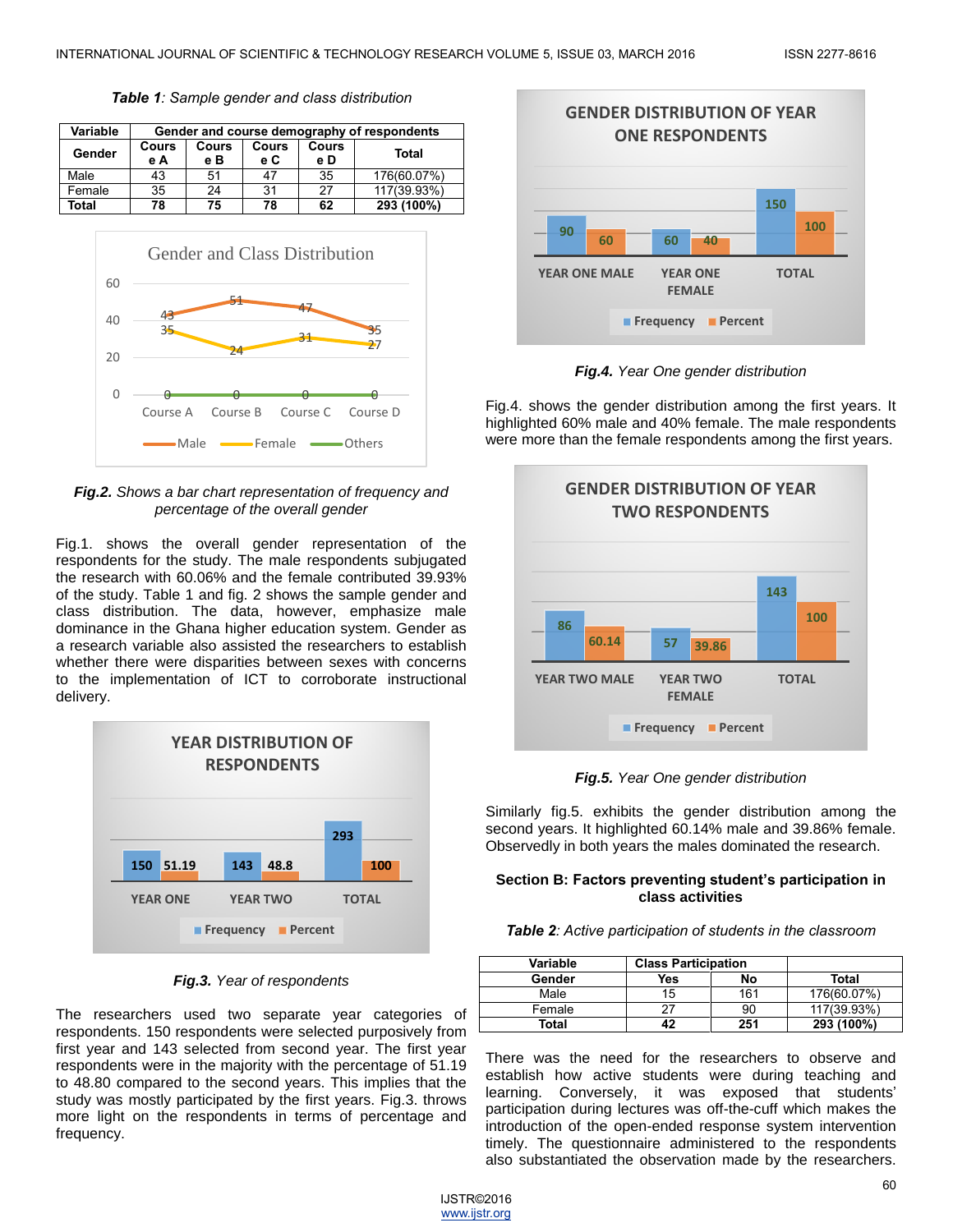Table 2 shows that lesser number of students participate actively during teaching and learning. Out of the 293 respondents 42 representing 14.3% participated recurrently in class while 85.7% remain passive observers. The data also revealed that female participation in class - before the intervention - was higher than their male counterparts.

*Table 3: Factors hindering student's contribution in class*

| <b>Variables</b>                | Gender |        |              |
|---------------------------------|--------|--------|--------------|
|                                 | Male   | Female | <b>Total</b> |
| <b>Participation Hindrances</b> |        |        |              |
| Timidity                        | 74     | 57     | 131(44.70%)  |
| Peer Mockery                    | 81     | 33     | 114 (38.90%) |
| Deficient of Expression         | 16     | 11     | 27 (9.21%)   |
| <b>Others</b>                   | 5      | 16     | 21(7.16%)    |
| Total                           | 176    | 117    | 293 (100%)   |

Further probe into the sedentariness of students in the classroom exposed timidity, fear of being mocked, lack of expression and others (nervousness, shyness,) as the major factors that hamper active participation during lectures. Other factors included unapproachable attitude and lackluster lecturing by lecturers, and inauspicious environmental conditions instantiated by large class size at the polytechnic (Table 3). In addition, students' inattentiveness in the classroom as they engage their mobile devices do not make them participate actively. The findings in table 3 gave the researchers the impetus to integrate ICT into teaching and learning to aid students participate actively in the classroom to optimize learning outcomes.

#### **Section C: How the study was conducted**

Lessons were conducted in real-time at lecture theatres. These lessons included Metal Design and Fabrication, Management Information Systems, African Studies and Basic Design. First Semester 2014/2015 Academic Year which consisted of 16 weeks; 12 weeks for teaching and learning, 2 weeks for student's revision and 2 weeks for examinations was used. 9 weeks were used for the study. Each subject relatedly recorded 13-18 meeting times in the study. The most being Management Information Systems; 18 times with the least being Basic Design; 13 times. Students were permitted to use their ICT gadgets for a class of two hours. Students had options for contributing. The researchers gave text message, WhatsApp, twitter, e-mail and others as the options for the respondents. Lecturers activated their ICT gadgets to receive the contributions from the respondents. Lecturers though using verbal talk, checked their ICT gargets to pick questions and contributions for further explanation to the class to aid teaching and learning.



*Fig. 6. Percentage of research meeting times*

Indications from fig.6. informed that Management Information Systems received the most lecturer and students interaction using ICT gadgets representing 50 % of the number of weeks in the semester in the study. The second subject to receive most interaction is Metal Design and Fabrication representing 47%. This was followed by African Studies 42% and lastly Basic Design representing 36%. The details in fig. 6 supports the argument of Leedy and Ormrod (2005) who assert that for quality research, at least, thirty percent (30%) of the total category for study, is a fair representation for an acceptable accuracy of results. All subjects used represented above 30% of the total meeting times [199].



*Fig.7. Types of ICT gadgets used by respondents*

The study identified smart phones, regular cellular phones, laptop, tablet and iPad as the ICT gadgets used in the research. The least ICT gadget used was the iPad making up 2.73%. Afterwards was tablet representing 4.43%. The laptop was the third most used ICT gadget representing 13.31%. The phones used were grouped into two: the smart phones making 32.76% and the regular cellular phone making 46.75% of the ICT gadgets used by the respondents for the research. Fig.7. gives percentage and frequency description of the ICT gadgets used by respondents.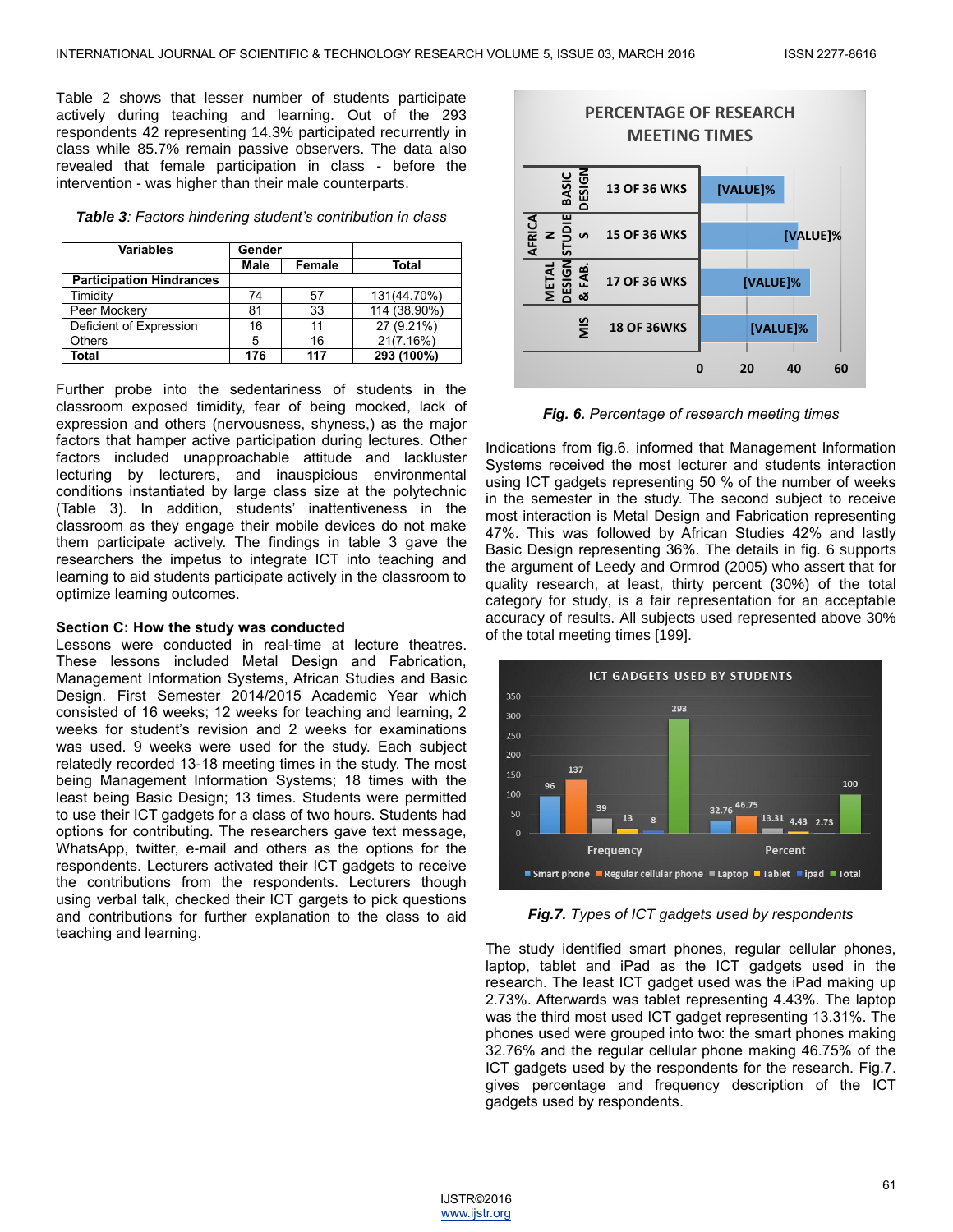

*Fig. 8. Percentage of use of ICT gadgets by respondents*

Fig.8. displays how the electronic media platforms were used in the research. With the frequency of 163 respondents, text messaging recorded the highest medium used in the research representing 55.63%. This was followed by WhatsApp representing 30.37% with the frequency of 89. Twitter became third with 8.87% haven the frequency of 26 respondents. Email placed last with the frequency 7 respondents representing 2.38% while others took the fourth position in the research with the frequency 8 representing 2.73%. It must be noted that the respondents were more familiar with text messages than any of the media platforms.



*Fig.9. Contribution level by respondents using ICT gadgets*

Fig. 9. captured the responds from respondents after the use of ICT gadgets in the research. 93.51% of the responds were able to contribute in class discourse with 6.48% of the remaining respondents not being able to contribute in class. This data shows that almost all respondents participated.



*Fig.10. Like and dislike of the use of ICT gadgets by respondents*

According to fig.10, contrary to 6.48% who did not participate in the use of ICT gadgets in class, the research also recorded 3.07% of the respondents who did not like or enjoy the use of ICT gadgets in the class discourse. Meaning, some of those who did not participate enjoyed the use of ICT gadgets in class. 284 out of 293 of the respondents representing 96.92% liked the use of ICT gadgets in class.

## **Section D: Improvement after the research**

Lecturers write topics for discussion on white boards for students to brainstorm and contribute. Lecturers make their contact available to the class. Phone number, Facebook, email, twitter, and link in. Without projectors students start submission to the contacts of the lecturers. While submission is on-going lecturers verbally explain the submissions and questions posed. Students also make verbal submission particularly those without ICT gadgets. A class with only 15 students contributing, saw 92 contributions from students of which 71 were through ICT gargets out of 178 students for MIS. African Studies recorded 84 class contributions as compared to the 12 previously in which 56 were through ICT gadgets out of 127 class size. Metal Design showed 13 out of 14 contributions from 5 out of 14 contributions previously with only two being non ICT gadgets contribution. Basic Design class also recorded 11 students class contribution out of 14 students of which 8 contributions were by way of ICT gadgets.

# **Section E: Challenges encountered in the research**



*Fig. 11. Challenges encounter using the ICT gadget in class contribution*

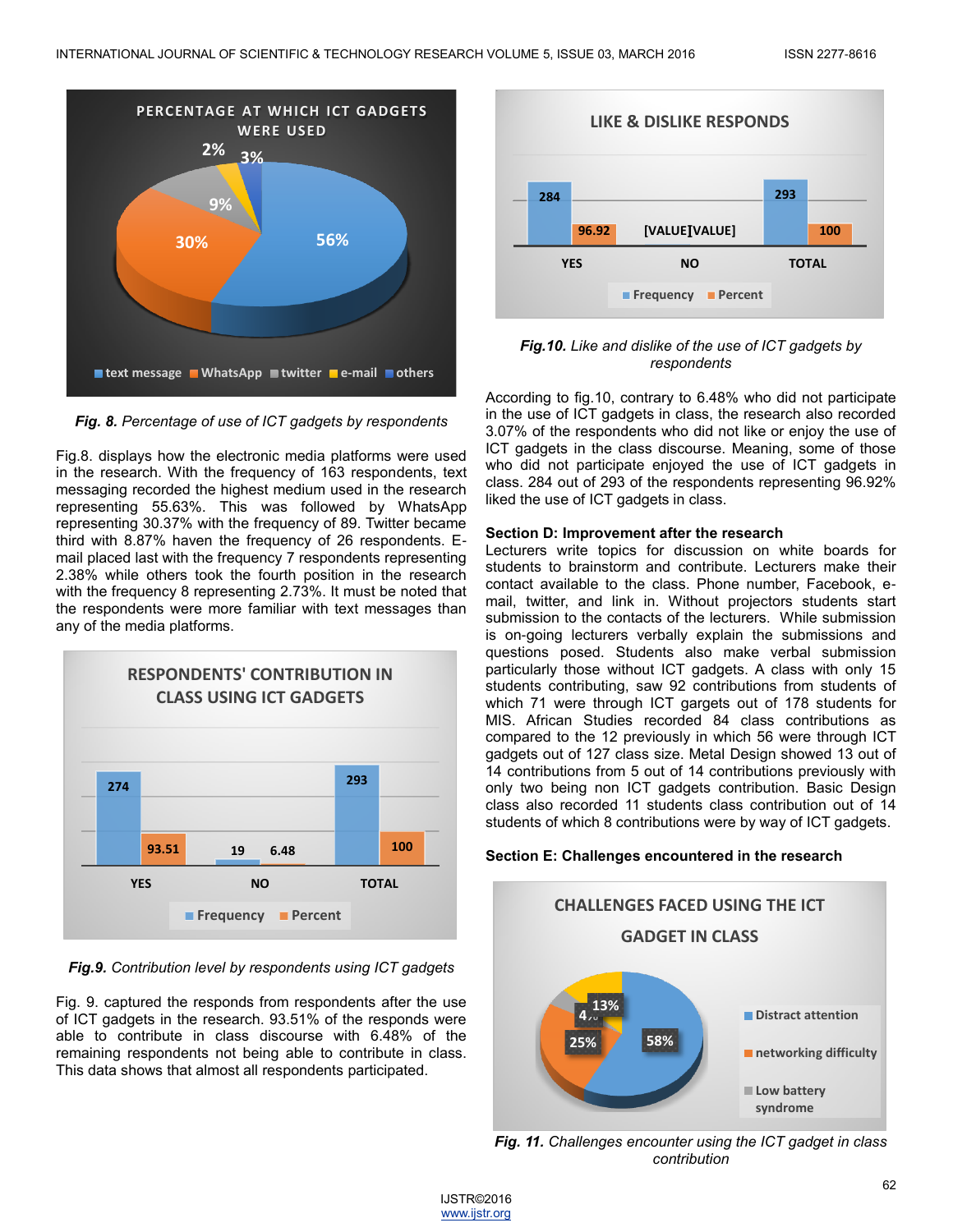The research faced numerous challenges some of which were purely technical and others non-technical. Telecommunication Network problem was one major factor and this contributed 25% of the challenges. Low battery of the ICT gadgets was another challenge which contributed 4% of the difficulties faced by the researchers. 58% of the challenges were the distraction of attention by gadget sounds, call receiving, video or interactive messages from elsewhere rather than class topic discussions. Lack of technical know-how in the use of ICT gadgets made-up of 13% of the challenges as showed in fig. 11.

# **5 DISCUSSION OF FINDINGS**

The research was based on three main objectives. The first objective was to identify the means that can make Open-Ended Response Systems applicable. In this direction the researchers were to find means and ways that can be used to make open-ended response systems work to support student's class participation. In fig.7. were the identified means by which open-ended response systems can be applicable to help students. Students used smart phones, laptop, tablet, iPad and regular cellular phones in this study. Regular cellular phones were used to send text messages to lecturers in classroom situation to contribute and also to call for explanations from teachers for better understanding of taught courses. Like-wise all the other devices ascertained. The second objective was to examine the extent to which Open-Ended Response Systems can improve students' participation in teaching and learning. The study exposed (1) verbal classroom participation, (2) nonverbal classroom participation and (3) after classroom teaching and learning activities. Teachers and students were at liberty to ask as many questions as possible of which answers were given accordingly all through the aforementioned exposure. Identification of class participants were either hidden or made known depending on the medium used by students in class. When a student verbally talks, his or her identity is immediately known but when any of the ICT gadget is used his or her identity is hidden which majority preferred. Significant enough, though the research was classroom oriented, students found it interesting to ask questions after class and lecturers were there to deliver responses. Indeed this teaching and learning medium gave most of the students the opportunity to learn with clarity even in their homes or private locations. As shown in fig.8. platforms used by students to participate in class were numerous. The research ascertains text messaging, WhatsApping, tweeting, e-mailing and others which include face-booking, Link-in as the platforms used by students to participate in the classroom teaching and learning activities. ICT gadgets employed in the research included smart phones, regular cellular phone, laptop, tablet and ipad as elaborated in fig.7. Find out whether or not it can improve students' participation in teaching and learning. Out of 293 participants almost all participated in class discourse making 93.51%. This is clearly stated in fig.9. Individual brilliance was displayed as fig.7 is showing. 32.76% smart phone users who could use their phone to research and ask questions through text messaging and WhatsApp. MIS recorded 92 students contributions from 15 students' contribution of which 71 were through ICT gadgets out of 178 students in class. African Studies recorded 84 class contributions as compared to the 12 previously in which 56 were through ICT gargets out of 127 class size. Metal Design showed 13 out of 14 contributions

from 5 out of 14 contributions previously with only two being non ICT gadget contribution. Basic Design class also recorded 11 students class contributions out of 14 students of which 8 contributions were by way of ICT gadgets. Subjects such as MIS, Metal design and fabrication, African Studies has seen significant improvement in class participation which the researchers believe it will translate to good assessment performance.

# **6 CONCLUSIONS**

The paper mainly focuses on the feasibility of the use of personal phones and tablets vis-a-vis teachers who used ICT gadget to transfer and acquire knowledge. Given that ICT has made teaching and learning accessible everywhere, it is important to understand how this phenomena play out in Wa Polytechnic. The factors that turn out of the research included adequate satisfaction of students who could not have contributed having their share of the participation in class. After class teaching and learning, records of teachers and students were kept on memory cards for revision by both. All these factors gave students much knowledge based on the subject taught by the teachers. It also widened the accessibility of the teachers. On the other hand lessons are sometimes distracted by call receiving, late delivering of messages due to communication network issues and nonrelated questions from students. The result shows that the behavioral intention to accept and use ICT by lecturers in Wa Polytechnic is a function of various concepts including the understanding of open-ended response systems and it is not difficult to use. The study confirms most students are influenced by new things as such constructive influencing the behavioral intention of them to actively participate in class lesson. The study also certifies that some of the students are still having challenges as to blending the use of ICT with the face-to-face teaching and learning. Also lecturers or teachers personal contacts are at the mercy of students of which some were communicating issues that have nothing to do with subject areas.

# **7 RECOMMENDATIONS**

A. Dadzie (Personal Communication, March 12, 2014) indicates that the telecommunication mast installed in Wa township is on low grounds as that of the Wa Polytechnic campus is on high grounds; as such the interference in the network service. It is recommended that the institution should liaise with the telecommunication networks to install one major mast on campus to augment the situation. Battery quality of gadgets was also a challenge. Most students will run out of battery and that ends the class discussions for them. Charging of batteries to the fullest is one major thing students who would want this study sustained can do to help it. Most of the students need more tutorials on the use of some of the gadgets since some of them could not use WhatsApp application although they have it on their phones. Others are not able to use their twitters, Facebook and e-mail due to technical-know how. Teachers were not left out here since some could not access the information due to lack of the application on their phone or lack of technical know-how. Money to buy credit or recharge cards to use gadgets also stood tall in the challenges. Students were supported with credits by the researchers to be able to contribute in class as well as outside class teaching and learning.